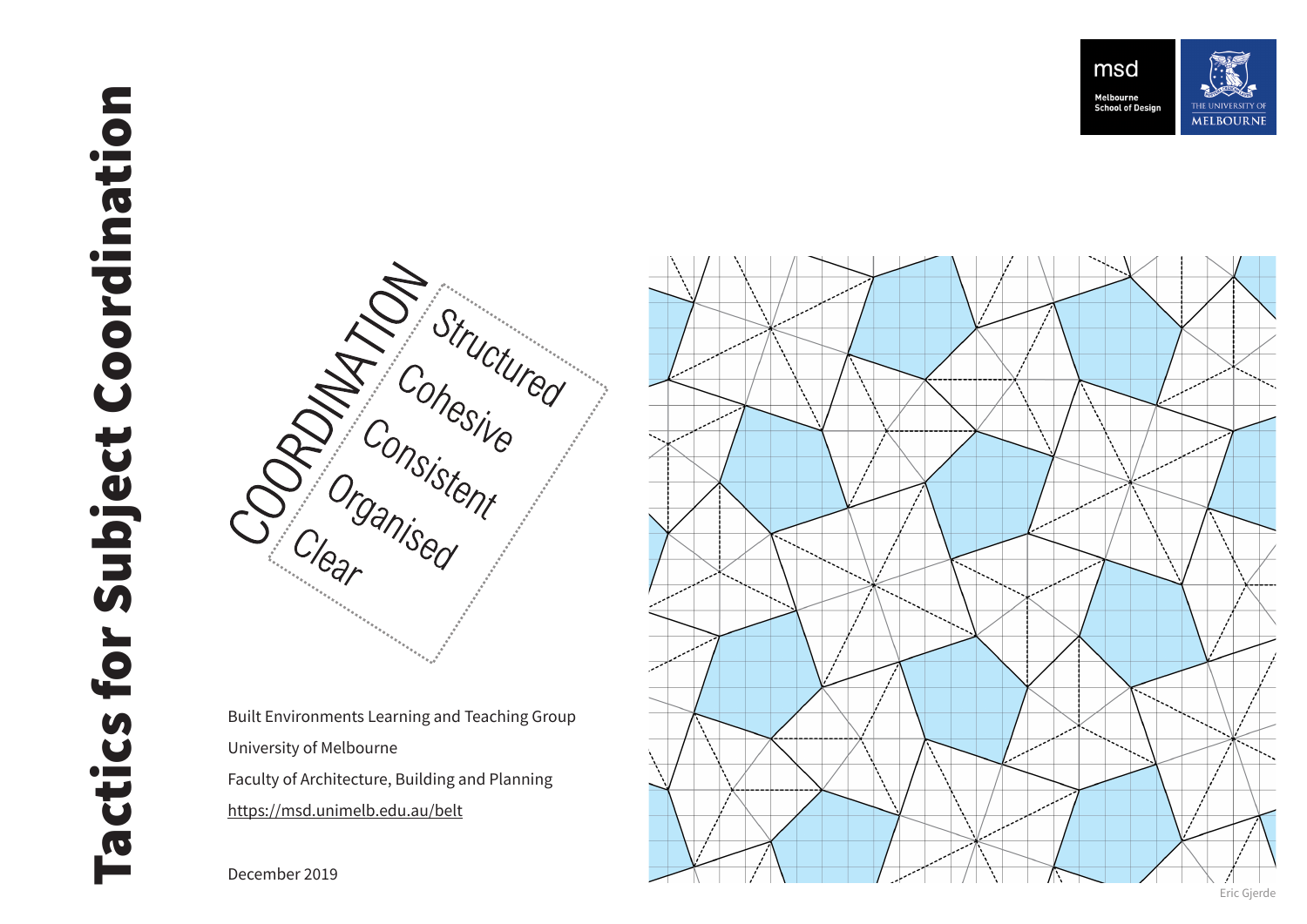Through the eyes of students, what are the characteristics of a "well-coordinated" subject?



## Well-coordinated subjects are...

#### 1. Structured

*To students, the design of subject content/activities follows a structure that is logical, predictable, and reasonable.*

#### 2. Cohesive

*Students recognise alignment across lecture, assignment and tutorial content/activities.*

#### 3. Consistent

*When it comes to subject expectations and objectives, students are receiving consistent messages across staff members.*

### 4. Organised

*Logistical planning of student activities enables a smooth learning experience.*

#### 5. Clear

*Subject documentation is straightforward and transparent in terms of information and expectations of students.*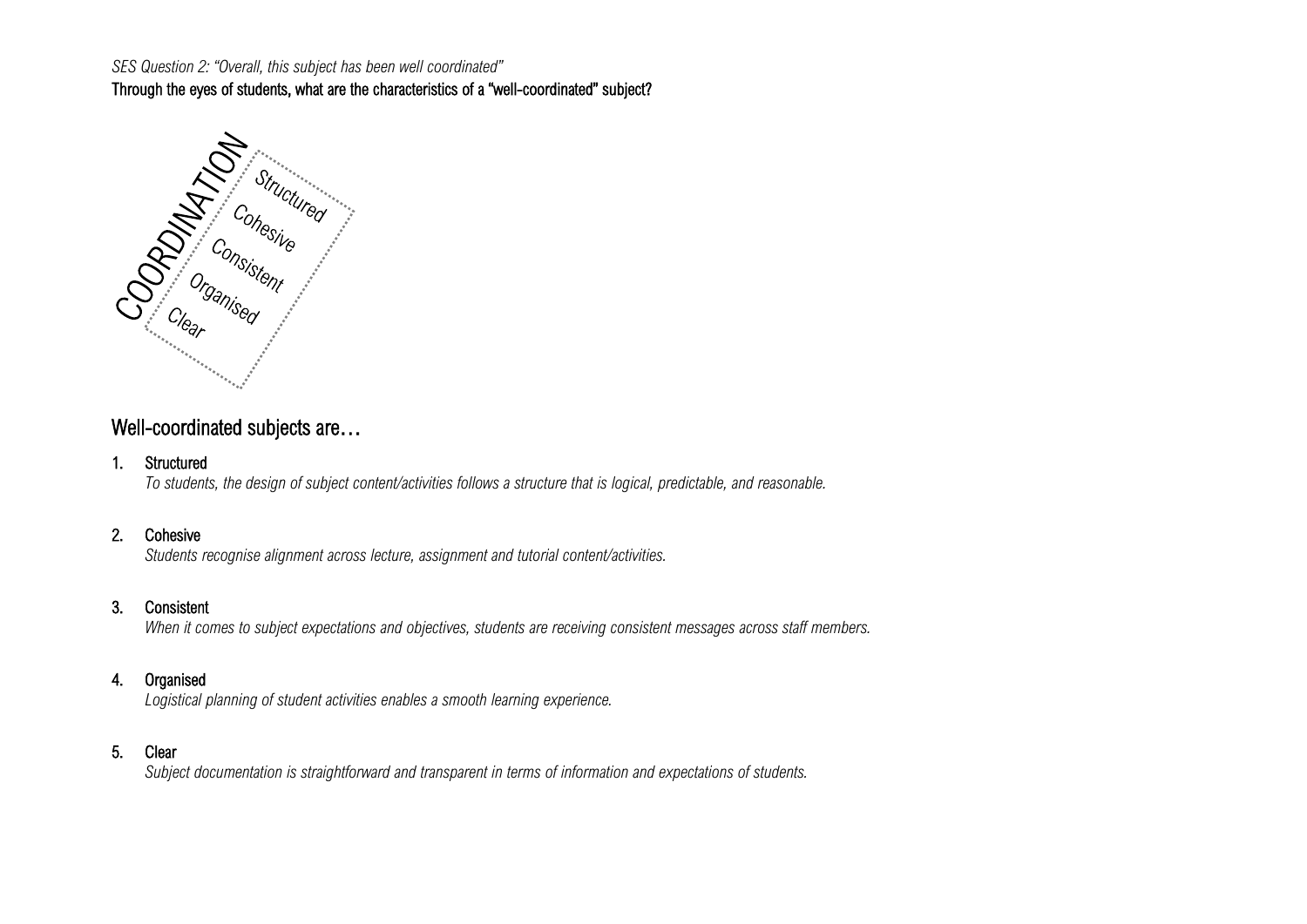### Through the eyes of students, what are the characteristics of a "well-coordinated" subject?

- 1. Structured
- 2. Cohesive
- 3. Consistent
- 4. Organised
- 5. Clear

# **Structured Sessions, Individually and Across the Semester**

|  | It is important to students that the design of subject content and activities follows a structure that is logical, predictable, and reasonable. |  |
|--|-------------------------------------------------------------------------------------------------------------------------------------------------|--|
|  |                                                                                                                                                 |  |

| <b>Coordination Tactic</b>                                                                      | <b>Examples</b>                                                                                                                                                                                                                                                                                                                                                                                                                                                                                                                  | <b>Things to Consider</b><br>(potential challenges / translation to other teaching contexts)                                                                                                                                                                                                                                                                                                                                                            |
|-------------------------------------------------------------------------------------------------|----------------------------------------------------------------------------------------------------------------------------------------------------------------------------------------------------------------------------------------------------------------------------------------------------------------------------------------------------------------------------------------------------------------------------------------------------------------------------------------------------------------------------------|---------------------------------------------------------------------------------------------------------------------------------------------------------------------------------------------------------------------------------------------------------------------------------------------------------------------------------------------------------------------------------------------------------------------------------------------------------|
| Signposting at the beginning<br>and/or end of lectures and tutorials                            | - At the beginning of every lecture, show a consistent slide that<br>communicates the timeline/major milestones of the subject to<br>contextualise that week's content and activities.<br>- Provide synopses on Canvas that relates weekly content to what<br>comes before and after.<br>- Present content across the semester as a continuous conversation,<br>frequently referencing previous and upcoming content/activities.                                                                                                 | - Seeing the same slide at the start of each lecture can be boring<br>and formulaic.<br>- Does every subject need to be structured in a linear way?<br>- How does cohort size impact which communication modes are<br>most effective?<br>$-$ Consider multiple approaches and venues for signposting (e.g.,<br>visual/active/verbal, in lectures/tutorials/Canvas).                                                                                     |
| Pacing student workload and<br>communicating "crunch times"                                     | - Use a "Welcome to the Week" video or email to communicate to<br>students applicable strategies for managing/planning their workload.<br>- Before the start of semester, create a spreadsheet of weekly content<br>and expected student workload (update using student feedback)<br>- Consider concurrent subjects in curriculum by populating a calendar<br>of key dates shared by subject coordinators.<br>- Use an application to track how much time students spend to<br>complete online quizzes and particular questions. | - Delivery of messages regarding workload management may be<br>similar or different from year-to-year, depending on how much<br>the subject and cohort composition tends to change.<br>- Watch out for being overambitious when it comes to estimating<br>student workloads.<br>- Some cohorts are comprised of students who are not taking the<br>same concurrent subjects, meaning their "crunch times" do not<br>necessarily align with one another. |
| Allocating weighting of each<br>assessment task to correspond to<br>anticipated effort required | - For tasks with significant weight (e.g., 50% or more), consider<br>designing them as an aggregation of content/skills acquired over the<br>semester; communicate these as synthesising opportunities.<br>- Respond carefully to students who claim that they put more effort<br>into a task than it was allocated; consider framing the discrepancy<br>between time spent and time allocated as an issue of<br>freedom/responsibility.                                                                                         | - Given that the effort required for any given task can vary quite<br>dramatically from student to student, how can this be managed in<br>terms of coordination?<br>- Anticipated time is particularly difficult to predict for creative tasks                                                                                                                                                                                                          |

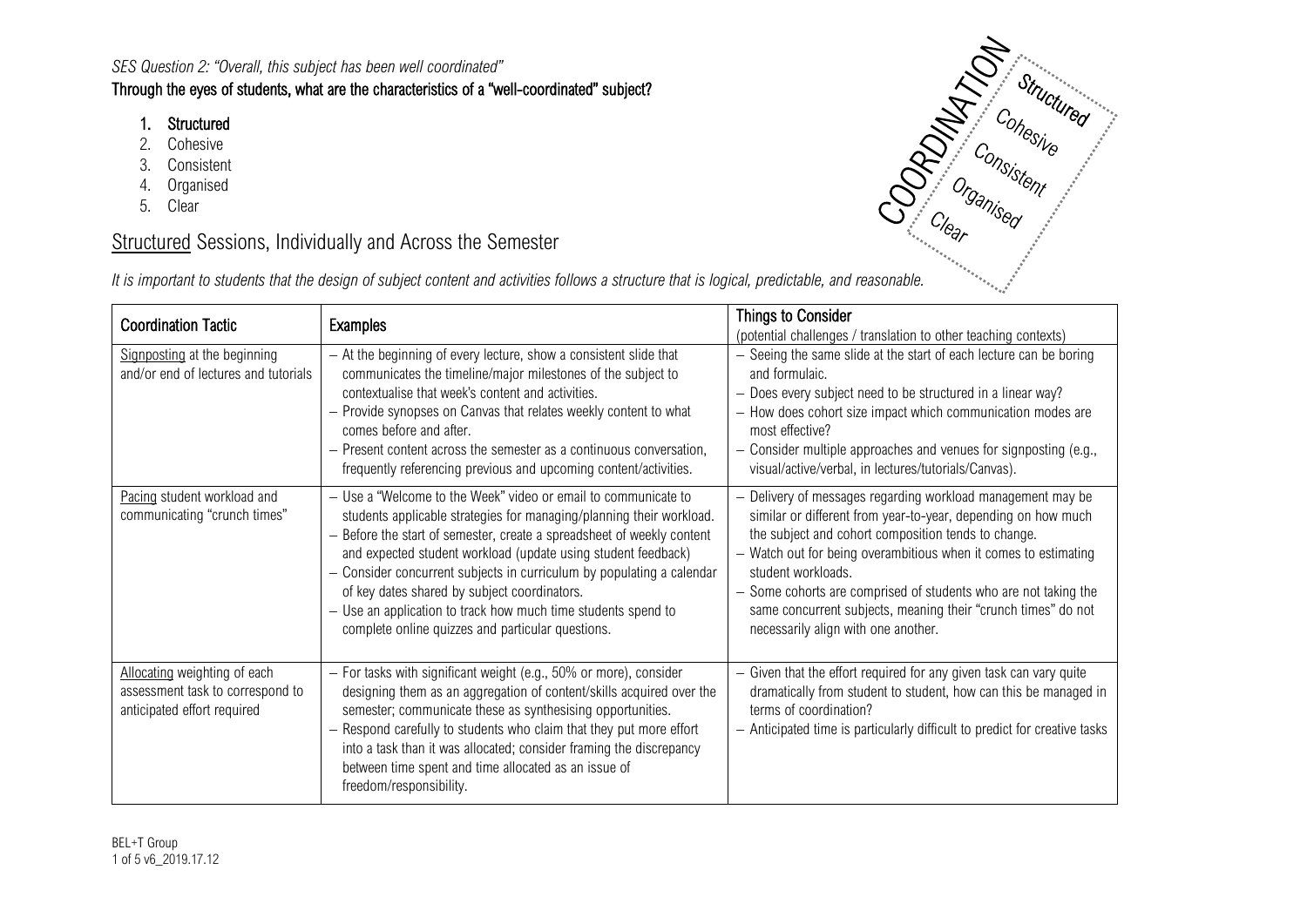### Through the eyes of students, what are the characteristics of a "well-coordinated" subject?

### 1. Structured

- 2. Cohesive
- 3. Consistent
- 4. Organised
- 5. Clear

# Related Student Quotations

"The assignments were well organised in terms of the time they were due in semester. It was much better to have the more time consuming/difficult assignment at the beginning of semester when people weren't as under the pump from other subjects."

"All the tasks were so clear and there was a very clear progression from one task to the next."

"Even as little as ten minutes at the beginning of the lecture allocated to concisely explaining the deliverables and clarifying the assignment would suffice."

"The course structure overall is confusing and there should be more structure in place."

"The subject seemed to jump around too much, it was hard to follow understand if there was actually a chronological order for learning things or if they were just thrown in wherever."

## References

"Design & Teach a Course" by Carnegie Mellon University's Eberly Center for Teaching Excellence & Educational Innovation: <https://www.cmu.edu/teaching/designteach/design/contentschedule.html>

"Planning Your Course: A Decision Guide" by Cornell University's Center for Teaching Innovation: https://teaching.cornell.edu/resource/planning-your-course-decision-quide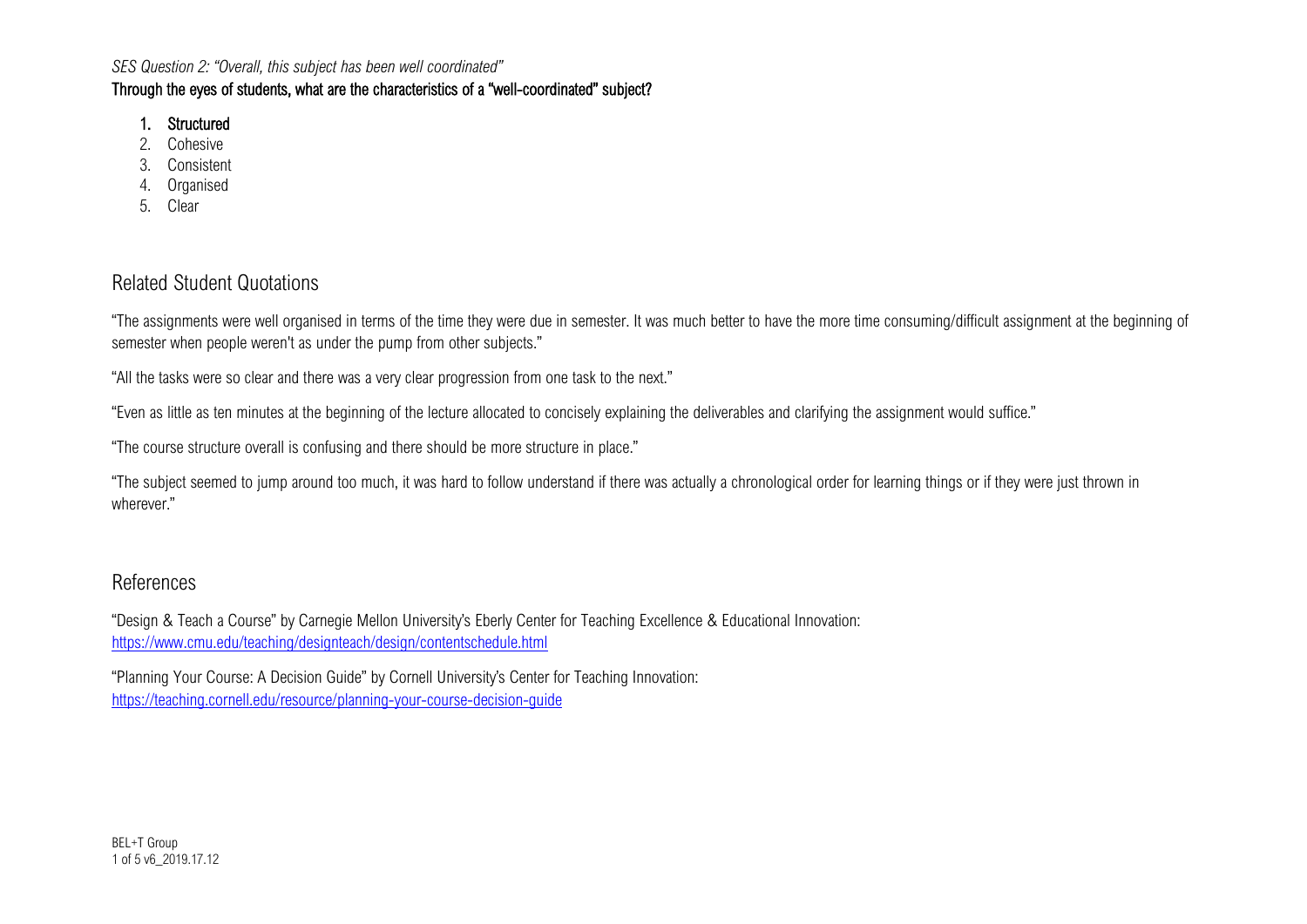### Through the eyes of students, what are the characteristics of a "well-coordinated" subject?

- 1. Structured
- 2. Cohesive
- 3. Consistent
- 4. Organised
- 5. Clear

# Cohesive Alignment of Subject Activities

*When content is aligned across lectures, assignments and tutorials, students consider this evidence that the subject is well-coordinated. Designing each session to directly support learning aims follows the principle of "constructive alignment" and can address this challenge of cohesion.*

| <b>Coordination Tactic</b>                                                                | <b>Examples</b>                                                                                                                                                                                                                                                                                                                                                                                                                                                                                                                                                         | <b>Things to Consider</b><br>(potential challenges / translation to other teaching contexts)                                                                                                                                                                                                                                                                                                                                                  |
|-------------------------------------------------------------------------------------------|-------------------------------------------------------------------------------------------------------------------------------------------------------------------------------------------------------------------------------------------------------------------------------------------------------------------------------------------------------------------------------------------------------------------------------------------------------------------------------------------------------------------------------------------------------------------------|-----------------------------------------------------------------------------------------------------------------------------------------------------------------------------------------------------------------------------------------------------------------------------------------------------------------------------------------------------------------------------------------------------------------------------------------------|
| Aligning weekly content and<br>learning activities to explicitly<br>support learning aims | - In weekly presentations and documentation, make explicit reference to<br>the current assessment task and associated learning aims.<br>Present a subject calendar that clearly communicates alignment across<br>subject content, activities, and assessment.                                                                                                                                                                                                                                                                                                           | Consider how cultural/academic background might impact<br>expectations of constructive alignment.<br>Does every lecture and tutorial need to be explicitly tied to<br>specific subject learning aims?                                                                                                                                                                                                                                         |
| Designing tutorials to reinforce<br>deeper/applied comprehension of<br>that week's focus  | - Explain to students the justification for when alignment is and is not<br>happening; remind them of this as needed<br>Communicate to students that drawing connections between different<br>—<br>subject activities is, in fact, part of their responsibility as critical<br>independent thinkers                                                                                                                                                                                                                                                                     | - Consider how explicit the connections between different<br>subject parts need to be; involve students in this conversation.<br>- Some subjects budget for tutors to attend lectures, which can<br>accentuate connections between lecture content and tutorials<br>- How much structure you provide to tutors may depend on the<br>nature of the subject, the size of your teaching team, etc.                                               |
| Curating guest lecture content to<br>align with current assessment task<br>and content    | Discuss with each guest lecturer how their content fits into the subject<br>structure and how signposting might help emphasise this to students.<br>Engage the guest lecturer (or a panel of them) in a dialogue during the<br>$\overline{\phantom{0}}$<br>session, purposely relating the material to other subject activities;<br>allow students to also participate in this way.<br>- Communicate to students the value that guest lecturers bring to the<br>subject (e.g., that their specialty/perspective falls outside your own<br>area of expertise/worldview). | Framing guest lecture content often requires communicating<br>this to speakers well enough in advance to allow it to inform<br>their presentation.<br>- Not all guest lectures are receptive to having their content<br>framed by the coordinator, whether done in advance or "live".<br>- Always confirm with each guest lecturer whether they approve<br>posting their slides to LMS-or whether the slides need<br>amending before posting. |

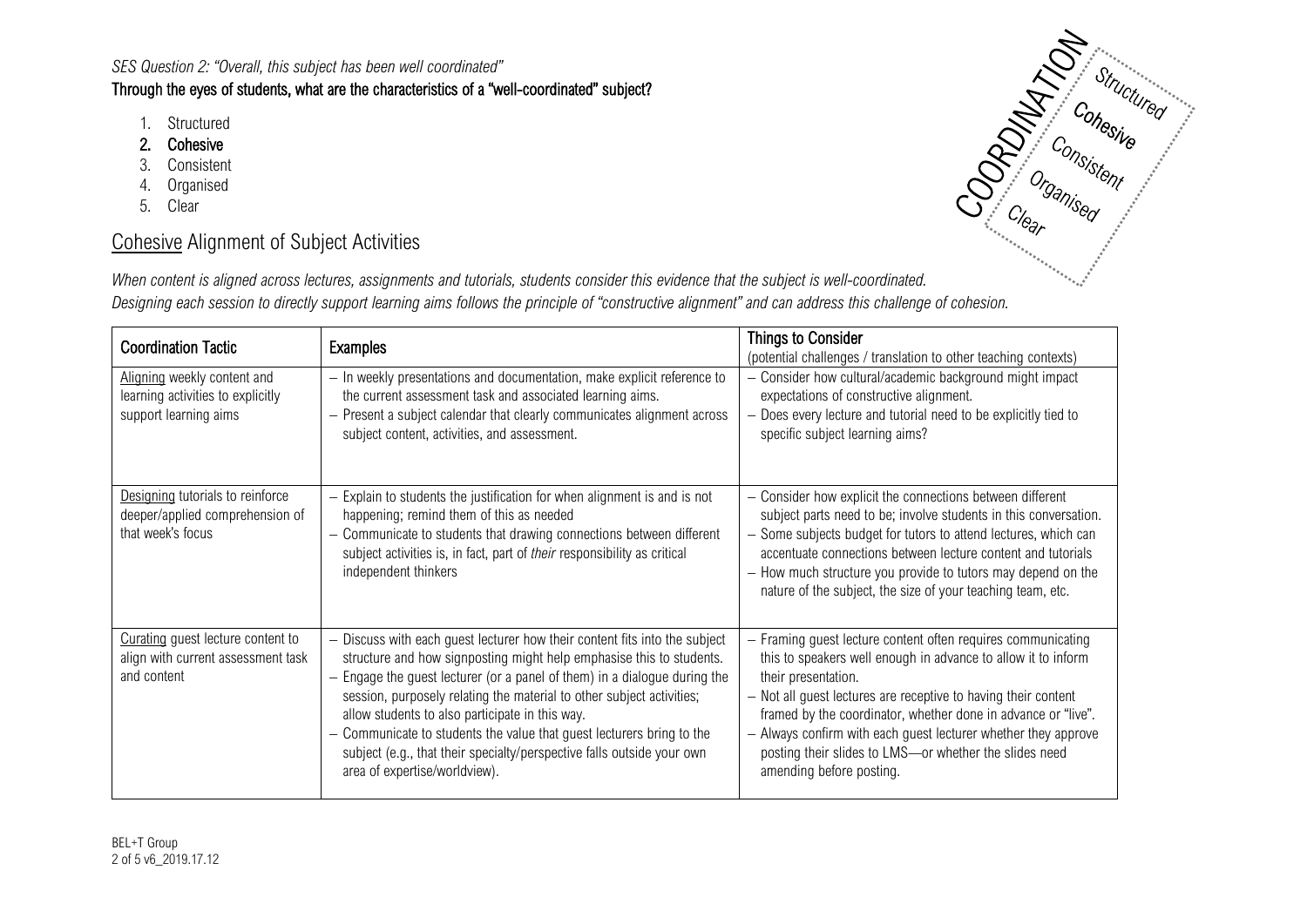## Through the eyes of students, what are the characteristics of a "well-coordinated" subject?

- 1. Structured
- 2. Cohesive
- 3. Consistent
- 4. Organised
- 5. Clear

## Related Student Quotations

"The content was interesting and the tutorials provided an excellent place to discuss and deepen knowledge and understanding of the lecture content. The assignments were also great, they facilitated better application of skill and knowledge, all around excellent course planning and delivery of information."

"The best aspect of the subject was how the lecture content directly related to the [project]. This way we were able to apply our knowledge directly to the [project] while simultaneously getting clarification through the tutorials."

"The general organisation of the subject felt really messy, and often the timing of lectures, workshops and tutorials did not seem to be carefully thought out of how best to interact with each other."

"Guest lectures could be improved. There have been a few where they were overly general, or some that have repeated previous content."

"Guest lecturers were all over the shop at times and often failed to link back to the content, ended up just giving their life story / experiences and seemed irrelevant to our learning."

## References

"Aligned Course Design", by University of Minnesota's Center for Educational Innovation: <https://cei.umn.edu/aligned-course-design>

"Constructive Alignment", by Charles Sturt University's Division of Learning and Teaching: <https://www.csu.edu.au/division/learning-and-teaching/home/assessment-and-moderation/assessment-resources-and-information/constructive-alignment>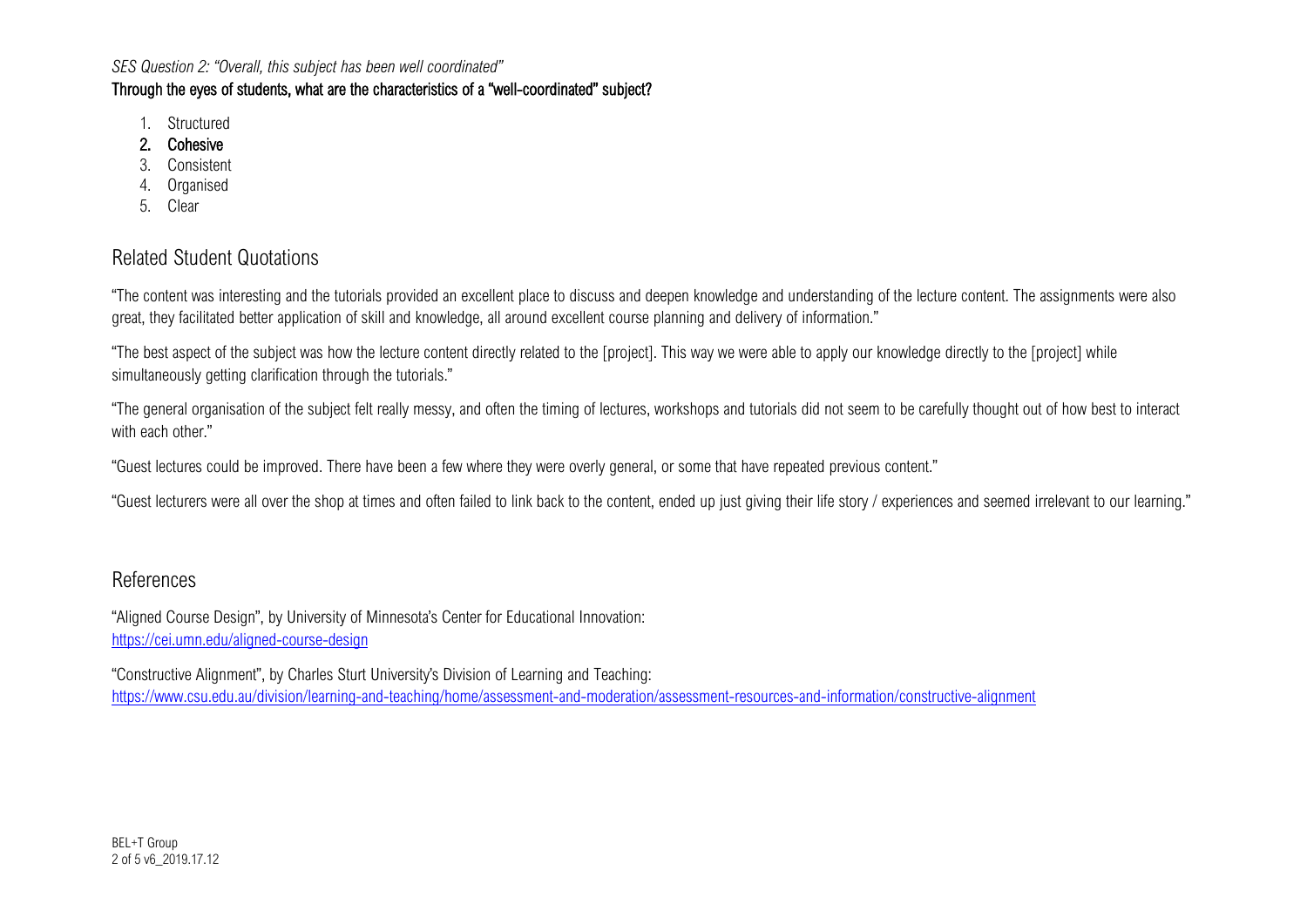### Through the eyes of students, what are the characteristics of a "well-coordinated" subject?

- 1. Structured
- 2. Cohesive
- 3. Consistent
- 4. Organised
- 5. Clear

# Consistent Staff Expectations and Objectives





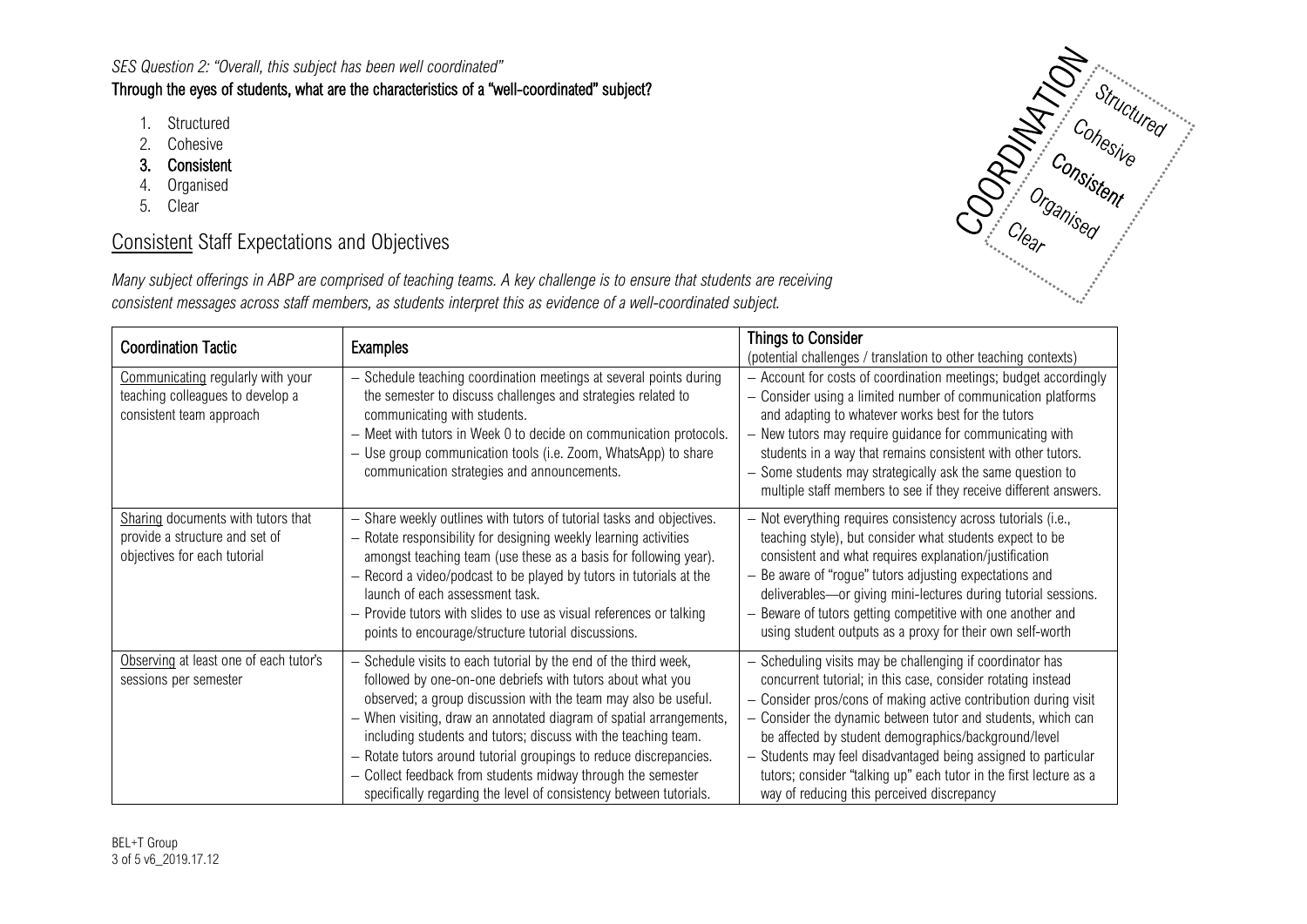### Through the eyes of students, what are the characteristics of a "well-coordinated" subject?

- 1. Structured
- 2. Cohesive
- 3. Consistent
- 4. Organised
- 5. Clear

# Related Student Quotations

"There wasn't always a clear set of expectations. They differed between tutor groups, and some tutors either weren't able to clarify them, or would be giving incorrect information to the class, seemingly due to a lack of consistent information between all tutors and coordinators."

"Different students had different requirements because of different tutors and I feel that this should be improved…There should be more consistency between the different tutors in terms of objectives."

"Tutors and lecturers were not consistent in how they explained the modules and the requirements they were expecting in final submissions. This made assessment completion confusing and stressful."

"There seemed to be a serious lack of communication to the tutors as to what was expected from each submission."

"I do understand that tutors might have different opinions from one another, but the workload requirement should be consistent across the subject."

# References

"A CLASS Act: The teaching team approach to subject coordination," by Lefoe *et al.* in *Journal of University Teaching & Learning Practice* 10(3), 2013: <https://ro.uow.edu.au/cgi/viewcontent.cgi?article=1375&context=jutlp>

For more information on the Coordinators Leading Advancement of Sessional Staff (CLASS) project, funded by the Australian Learning and Teaching Council (ALTC): <https://research.uow.edu.au/class/index.html>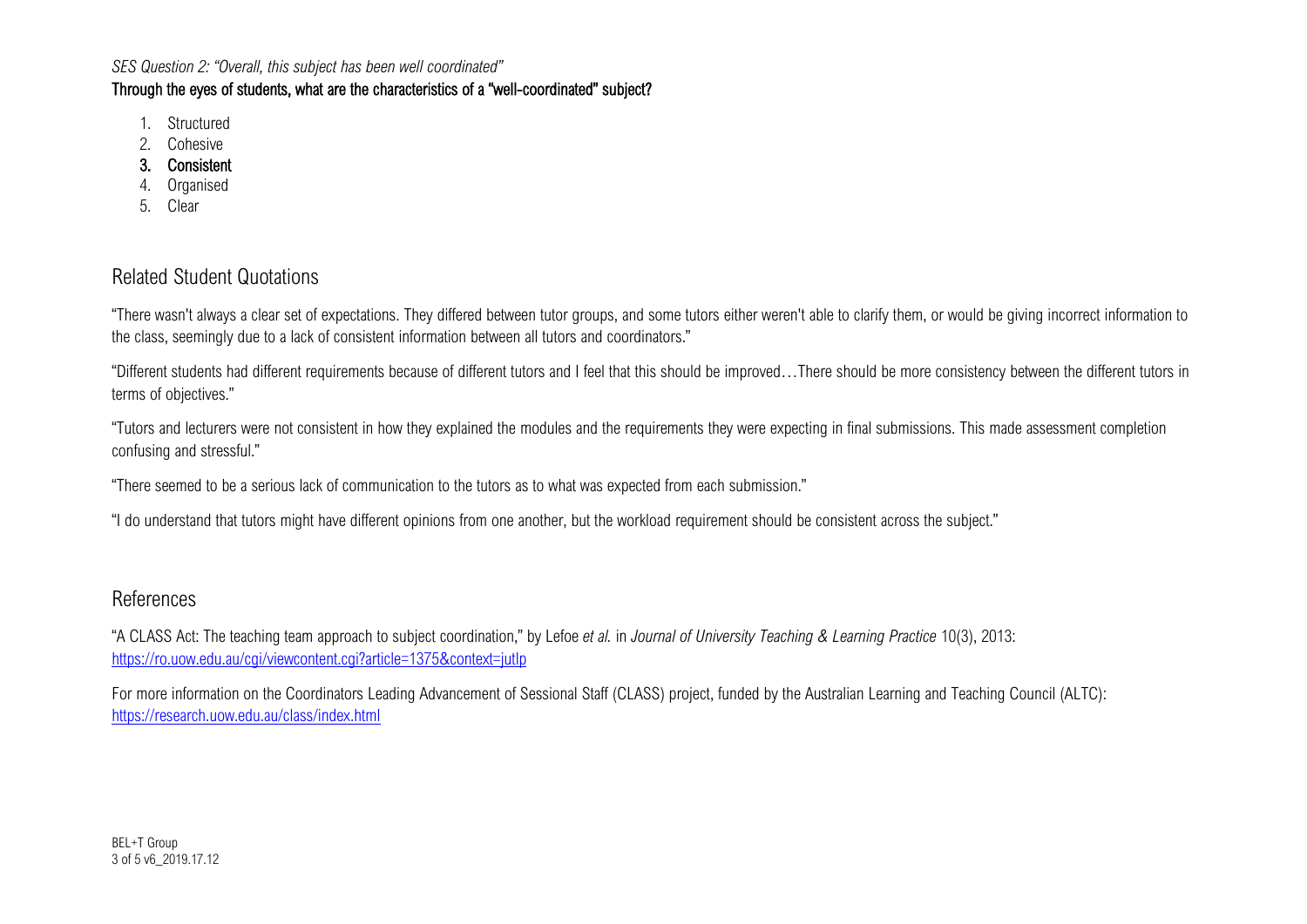## Through the eyes of students, what are the characteristics of a "well-coordinated" subject?

- 1. Structured
- 2. Cohesive
- 3. Consistent
- 4. Organised
- 5. Clear

# **Organised Logistical Planning**



|  | The degree to which a subject appears to have been logistically planned directly contributes to its perceived degree of coordination. |  |  |  |
|--|---------------------------------------------------------------------------------------------------------------------------------------|--|--|--|
|--|---------------------------------------------------------------------------------------------------------------------------------------|--|--|--|

| <b>Coordination Tactic</b>                                                                                       | Examples                                                                                                                                                                                                                                                                                                                                                                                                                                                                                    | Things to Consider<br>(potential challenges / translation to other teaching contexts)                                                                                                                                                                                                                                                                                                                        |
|------------------------------------------------------------------------------------------------------------------|---------------------------------------------------------------------------------------------------------------------------------------------------------------------------------------------------------------------------------------------------------------------------------------------------------------------------------------------------------------------------------------------------------------------------------------------------------------------------------------------|--------------------------------------------------------------------------------------------------------------------------------------------------------------------------------------------------------------------------------------------------------------------------------------------------------------------------------------------------------------------------------------------------------------|
| Scheduling and organising student<br>access to learning spaces, equipment<br>and off-site opportunities          | - Schedule groups of students to complete any necessary FabLab<br>inductions during timetabled sessions (medical forms required).<br>- Before using any learning space, visit the room and test the<br>audio/video/IT systems to confirm they are suitable and functional.<br>- If students are likely to be accessing any sites on or off campus,<br>communicate with site/facility managers as necessary to discuss<br>challenges regarding accessibility. Complete risk assessment form. | - Avoid scheduling any opportunities outside timetabled<br>sessions, as students will have other commitments.<br>Confirm student access, even to MSD facilities, especially if<br>your timetabled sessions fall outside regular working hours.<br>- Be aware that last-minute increases in student enrollment can<br>lead to significant logistical conflicts; anticipate and develop a<br>contingency plan. |
| Setting major deadlines carefully                                                                                | - Avoid conflicts with other commitments and deadlines shared<br>across the student cohort, working with other subject coordinators<br>as needed.<br>- Avoid shifting deadlines once the semester is underway! If<br>absolutely necessary, due to unforeseen circumstances,<br>communicate your reasoning of these changes to students.                                                                                                                                                     | Coordinating across subjects may only be feasible for subjects<br>with cohorts of shared pathways or degree courses.<br>- For deadline setting, flexibility is somewhat limited by the<br>suggested number of assessments per semester.                                                                                                                                                                      |
| Using Canvas or other online systems<br>effectively to deliver the subject and<br>enhance the student experience | - When it comes to LMS user experience, use templates and tools<br>that students are likely familiar with (discuss with other subject<br>coordinators as necessary).<br>- Design the LMS site to be interactive rather than just a repository.<br>- Periodically incorporate online learning as a topic for<br>lecture/tutorial discussions.<br>- Use migration as an opportunity to rethink LMS! Work with the<br>structure and interface of Canvas, not against it.                       | - As far as your LMS strategy, be predictable and consistent<br>throughout the semester.<br>- When developing a strategy for providing material on LMS<br>(everything at the beginning or a sequential roll-out), be careful<br>not to overload students, whilst still providing sufficient<br>information for those who like to plan ahead.                                                                 |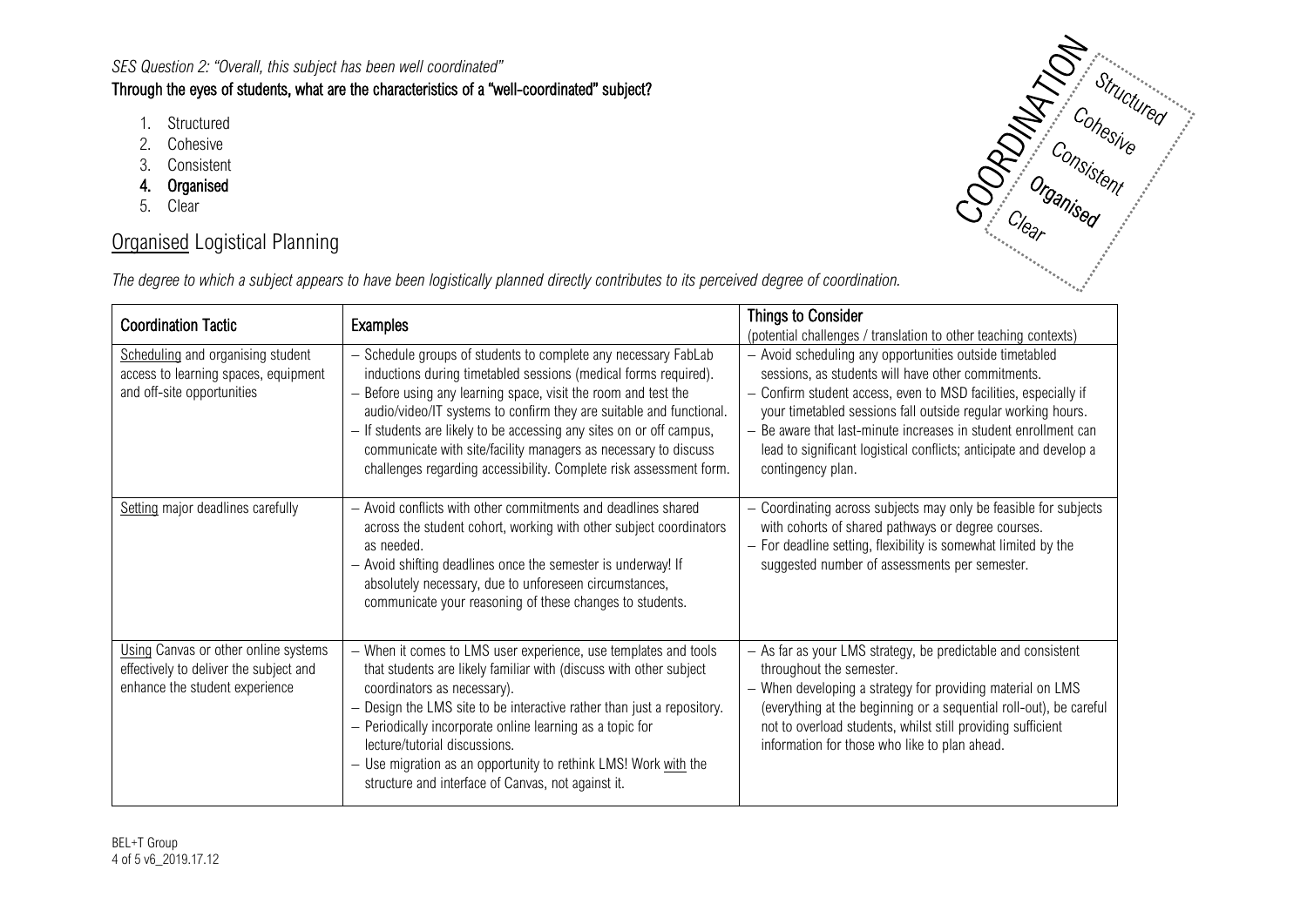## Through the eyes of students, what are the characteristics of a "well-coordinated" subject?

- 1. Structured
- 2. Cohesive
- 3. Consistent
- 4. Organised
- 5. Clear

# Related Student Quotations

"The co–ordination with [a related subject] was really appreciated. Having them due on the same week would have been very bad for both subjects."

"There was adequate time in labs and tutes to work on and review work."

"I understand as a subject you are encouraged to incorporate MSD facilities into your assignments…However, forcing [all] students to only use [certain tools] was never going to practically work. [MSD facilities do not] have the capacity to complete jobs for [this many] students within that small [of a] time frame."

"Some forewarning about site visits requiring and needing adequate timing to get to and from locations would have been nice earlier on in the enrolment process. I couldn't make it to some of the site visits because the tutorial times didn't fit with my timetable. Knowing this when enrolling meant I could've rearranged the time table."

"The subject reader and the prescribed text were unavailable at the co–op bookstore. This impacted on the first few weeks of learning negatively and was quite frustrating."

## References

### From the BEL+T website

"Great Teaching at ABP: Organised Learning Experiences[" https://msd.unimelb.edu.au/belt/great-teaching-at-abp/delivering-teaching](https://msd.unimelb.edu.au/belt/great-teaching-at-abp/delivering-teaching) "ABP Teaching Toolbox: Administering a Subject"<https://msd.unimelb.edu.au/belt/abp-teaching-toolbox/administering-a-subject> "ABP Teaching Toolbox: Canvas"<https://msd.unimelb.edu.au/belt/abp-teaching-toolbox/canvas>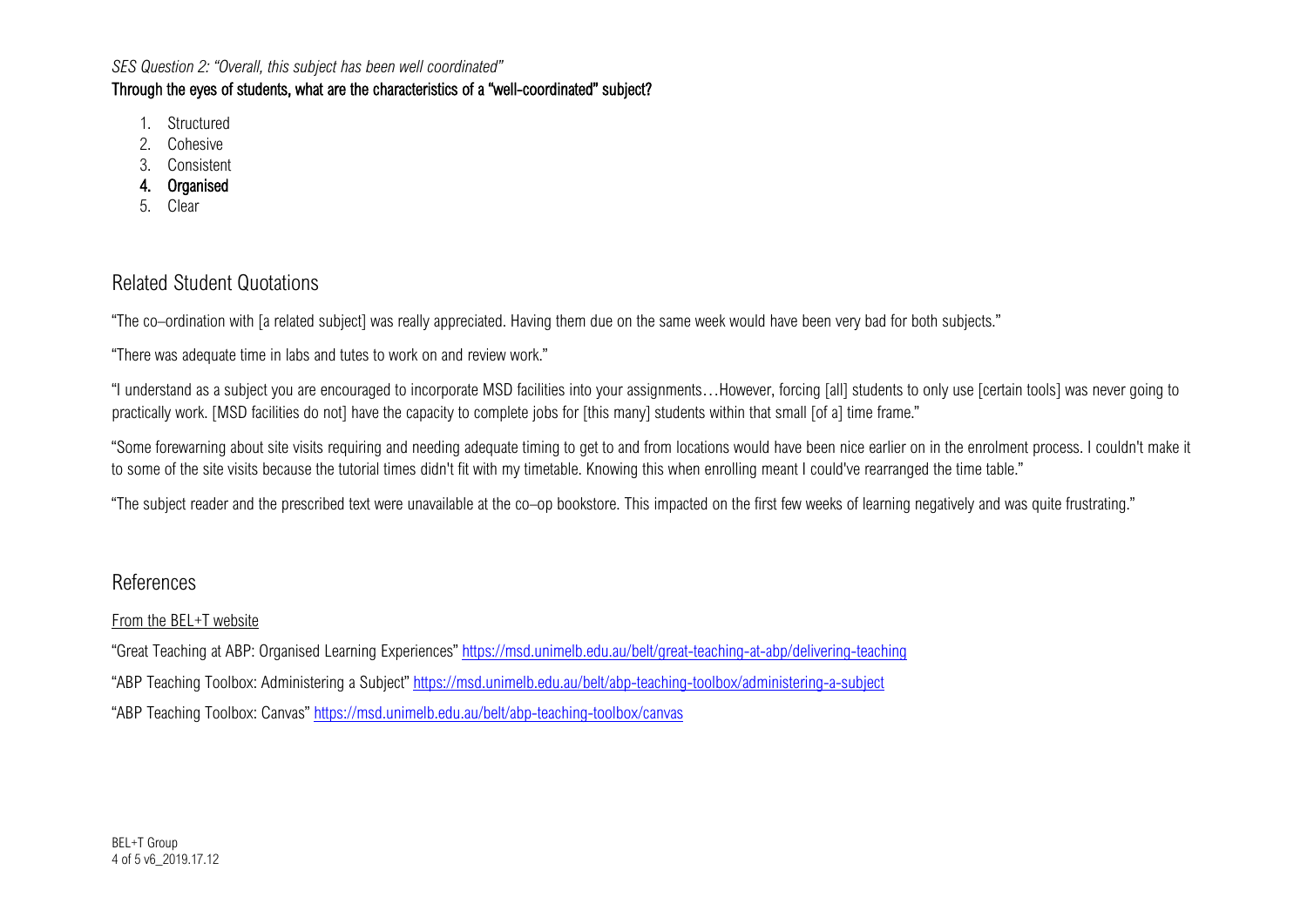## Through the eyes of students, what are the characteristics of a "well-coordinated" subject?

- 1. Structured
- 2. Cohesive
- 3. Consistent
- 4. Organised
- 5. Clear

# **Clear** and Transparent Subject Documentation

| Students tend to underscore the value of a clear set of written policies, information, and expectations they can use to guide their learning. |  |  |  |
|-----------------------------------------------------------------------------------------------------------------------------------------------|--|--|--|
|-----------------------------------------------------------------------------------------------------------------------------------------------|--|--|--|

| <b>Coordination Tactic</b>                                                    | <b>Examples</b>                                                                                                                                                                                                                                                                                                                                                                                                                                                                                                                                                     | <b>Things to Consider</b><br>(potential challenges / translation to other teaching contexts)                                                                                                                                                                                                                                                                                                                                                                                                                                                                                     |
|-------------------------------------------------------------------------------|---------------------------------------------------------------------------------------------------------------------------------------------------------------------------------------------------------------------------------------------------------------------------------------------------------------------------------------------------------------------------------------------------------------------------------------------------------------------------------------------------------------------------------------------------------------------|----------------------------------------------------------------------------------------------------------------------------------------------------------------------------------------------------------------------------------------------------------------------------------------------------------------------------------------------------------------------------------------------------------------------------------------------------------------------------------------------------------------------------------------------------------------------------------|
| Being predictable regarding<br>timeframes and deliverables                    | - Provide all submission details to students at Week 0, rather than<br>distributing over the course of the semester.<br>- Clarify procedures and rules for late submissions.<br>- Provide a checklist of deliverables for each assessment task; align<br>this to the assessment rubric to clarify various levels of<br>expectations and minimum standards.                                                                                                                                                                                                          | - Be clear about what cannot, in fact, be prescriptive/linear (i.e.,<br>the design process or particular order of operations)<br>Be aware of scheduling conflicts that lie outside of your control<br>(i.e., holidays, major events, concurrent deadlines, etc.) to limit<br>the chance that any major changes will need to occur once the<br>semester is underway                                                                                                                                                                                                               |
| Communicating clearly to students the<br>structure of the subject             | - Align the subject structure to submissions, and use a subject<br>schedule to emphasise key dates.<br>- Present a typical "emotional map" of the learning experience,<br>including moments of frustration/panic/anxiety to clarify to<br>students that these should be anticipated but that they will survive.<br>Refer directly to subject documentation as needed and in the<br>context of particular concerns/issues; reiterate subject structure<br>using a variety of communication modes to (i.e., face-to-face, LMS<br>announcements, documentation, etc.). | - Students prefer receiving structure and key dates in Week 0 for<br>planning purposes<br>Consider ways of encouraging students to read subject<br>$\overline{\phantom{0}}$<br>documentation/communications by employing good<br>design/formatting and including engaging content                                                                                                                                                                                                                                                                                                |
| Connecting subject documentation to<br>the University and ABP Faculty context | - Include language shared across curricular pathways/courses on<br>student expectations, as well as policy links for themes like<br>academic integrity, accessibility and inclusion.<br>Other ABP-wide topics might include policies/links for off-site<br>learning, health and safety, printing, academic support, etc.<br>- Ensure that the current content in the subject handbook entry<br>aligns with the subject guide.                                                                                                                                       | Be aware of the TLDR ("too long, didn't read") reaction<br>$\overline{\phantom{0}}$<br>Consider disseminating subject documentation in parts as well<br>$\overline{\phantom{0}}$<br>as the whole document in advance, to accommodate different<br>student approaches to receiving such information<br>Consider that Canvas now has a built-in function for linking to<br>course-wide information within individual subject modules<br>Consider including a glossary of discipline-specific terms<br>$\overline{\phantom{0}}$<br>frequently encountered across the course/pathway |